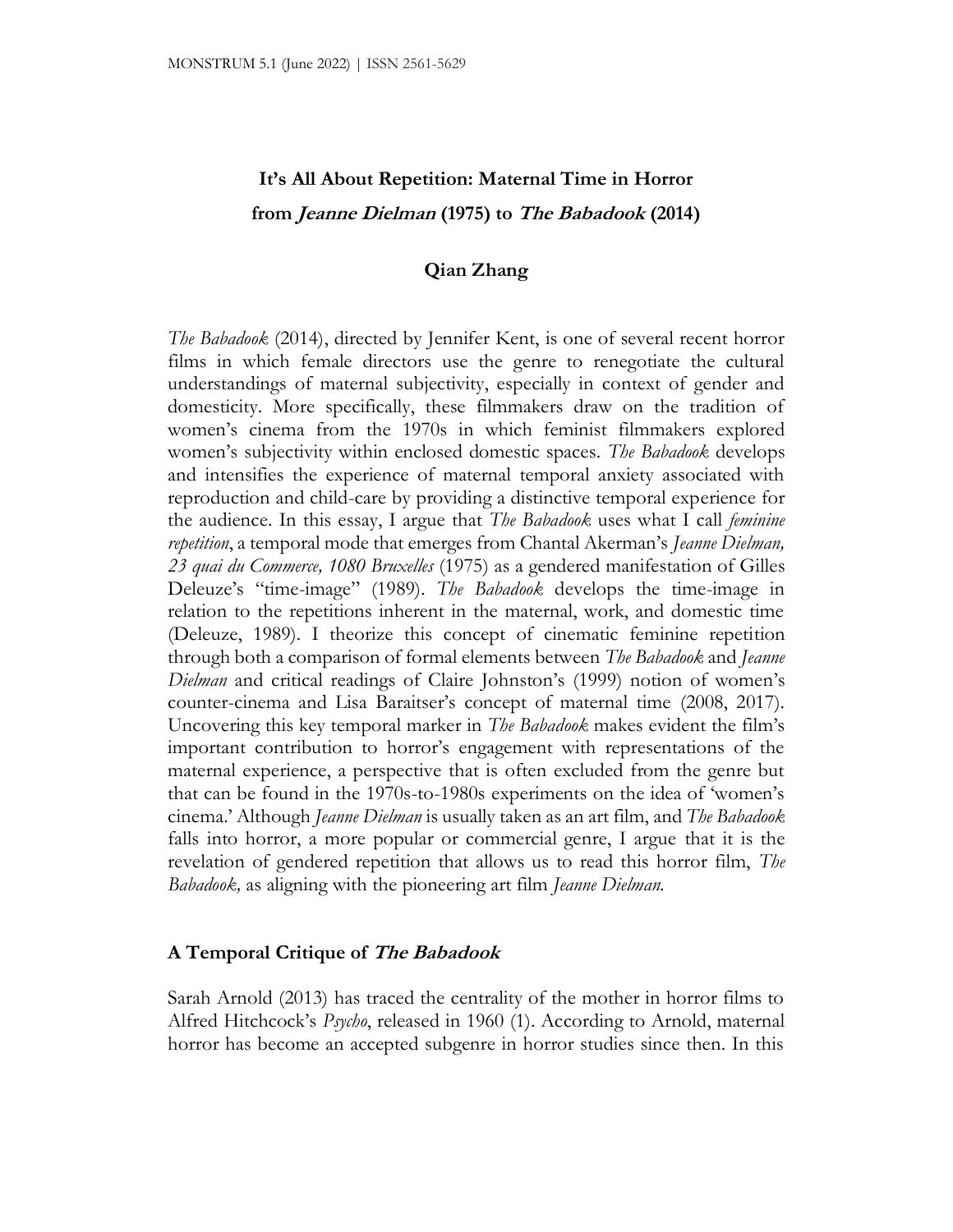subgenre, the maternal body is the key figure used to analyze gender roles. Films in this subgenre present a conflict between embodied gendered experiences and the social and affective demands of motherhood. The social assumption that mothers should love their children and take on the roles of social education comes into conflict with, and distorts, the social milieu of the embodied experience of motherhood. As Arnold argues, these films present a dichotomy between the good and bad mothers based on their ability to repress their needs as mothers and to fit into the social consensus of the maternal role. Films such as *Rosemary's Baby* (Polanski 1969), *The Omen* (Donner 1976), and *The Brood*  (Cornenberg 1979), have become standard films in this subgenre.

A group of contemporary horror films, including *We Need to Talk About Kevin* (Ramsay 2011), *Goodnight Mommy* (Fiala and Franz 2014), *The Babadook*  (Kent 2014), *Prevenge* (Lowe 2016), *The Nightingale* (Kent 2019), *Relic* (James 2020), *Titane* (Ducournau 2021) and *Umma* (Shim 2022) have contributed fresh insights to this subgenre. Unlike the horror films of the 1960s, in which the mother was often condemned for her failure to live up to her proper social role, films like *The Babadook* and *Prevenge* use images of motherhood as conflicting sites of social negotiation, expressing a tangible, affective 'troubling' experience of gendered domesticity. Most importantly, these films focus on the maternal experience itself, rather than on the child as a figure of evil or corrupted futurity. These films share many similarities: they are directed by women; they center on a single mother whose mother-child relationship replaces the conventional Oedipal family structure; and they problematize the assumption of a clear-cut division of good and bad mothers. These similarities set the films apart from earlier maternal horrors directed by male directors, such as *Rosemary's Baby*, in which the protagonist maintains a 'good' mother role, learning to accept her domestic duties, despite being a socially transgressive woman since her baby is suggested to be a demon. In other words, in Polanski's film, Rosemary plays the role of the good mother, but is also the social vessel for a demonic evil. In this sense, she is both a good and bad mother because her role as a good mother is hijacked by the men around her.<sup>1</sup> By contrast, as I discuss in this essay, *The Babadook* directly confronts and challenges the cultural and moral expectations placed on mothers and thus provokes an awareness of the differences between the mother as a character and the maternal as a social construct. This new trend in horror reformulates the relation of the maternal to the horror genre in at least

<sup>1</sup> Barbara Creed uses Julia Kristeva's concept of abjection to argue that the monstrousfeminine is associated with the maternal body in horror films, such as *Rosemary's Baby.* See Creed (1993).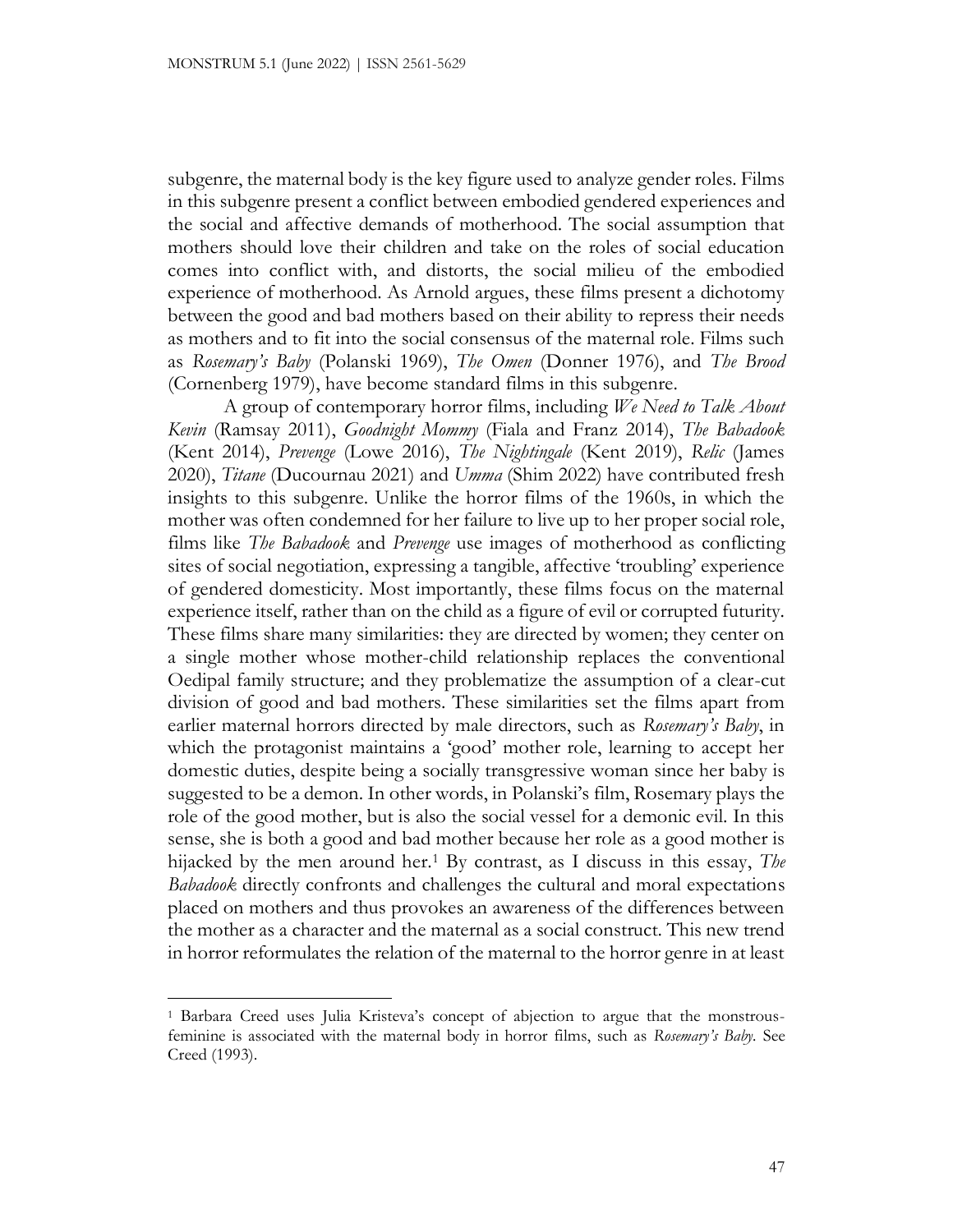two ways. First, it challenges the social consensus on the mother's unconditional love for children. Second, it features women as film auteurs recreating the ways of representing mothers and expressing gendered experience of domesticity in the horror genre.

A number of critical and theoretical interpretations of *The Babadook* unsurprisingly center on the mother-son relationship between Amelia and her son Samuel in the narrative. Most of the literature on *The Babadook* focuses on the ways in which the film challenges the conventional mother-son relationship. For example, Aviva Briefel (2017) focuses on maternal authority as a form of reassurance and argues that by "exploring reassurance as a fraught motherly act" (3), Kent's film creates fear out of the failure of maternal reassurances and promises. With a similar focus on the maternal role in the narrative, Shelley Buerger (2017) uses Julia Kristeva's concept of the abject as well as Barbara Creed's idea of the monstrous-feminine to argue that Amelia's "dispassionate reactions to her son" (39), rather than her love, is the source of maternal abjection. In a recent essay, Greg Burris (2019) uses Robin Wood's framework to engage with the filmic text in *The Babadook* from a political perspective. By contrasting *The Babadook* with another film, *Under the Shadow* (2016), Burris argues that *The Babadook* reveals a political dead end, while *Under the Shadow* energizes the struggles for political liberation. Although *The Babadook* negotiates the boundary between the normal and the Other by suggesting that Amelia is herself the monstrous Babadook, according to Burris, the coexistence with the Babadook while living a make-believe peaceful life at the end of the film renders a pessimist view of political change, or its impossibility. These scholars recognize the problematic social position of the mother in *The Babadook*, but their narrative analyses continue to focus on Amelia's role as caregiver to her child from the perspective of the child. What is not acknowledged is the maternal temporality centered on Amelia's embodied sensations, allowing maternal subjectivity to unfold as a haptic and affective experience, and reframing her child as the Other. This essay therefore shifts the attention from *The Babadook*'s narrative structure to the formal elements that contribute to unfolding maternal time and thus revealing maternal subjectivity.

# **Repetition and Maternal Time in Jeanne Dielman**

The formal features used in *The Babadook* bring to the horror film characteristics that were central to the work of many feminist filmmakers of the 1970s. In particular, *The Babadook* has a number of surprising formal affinities with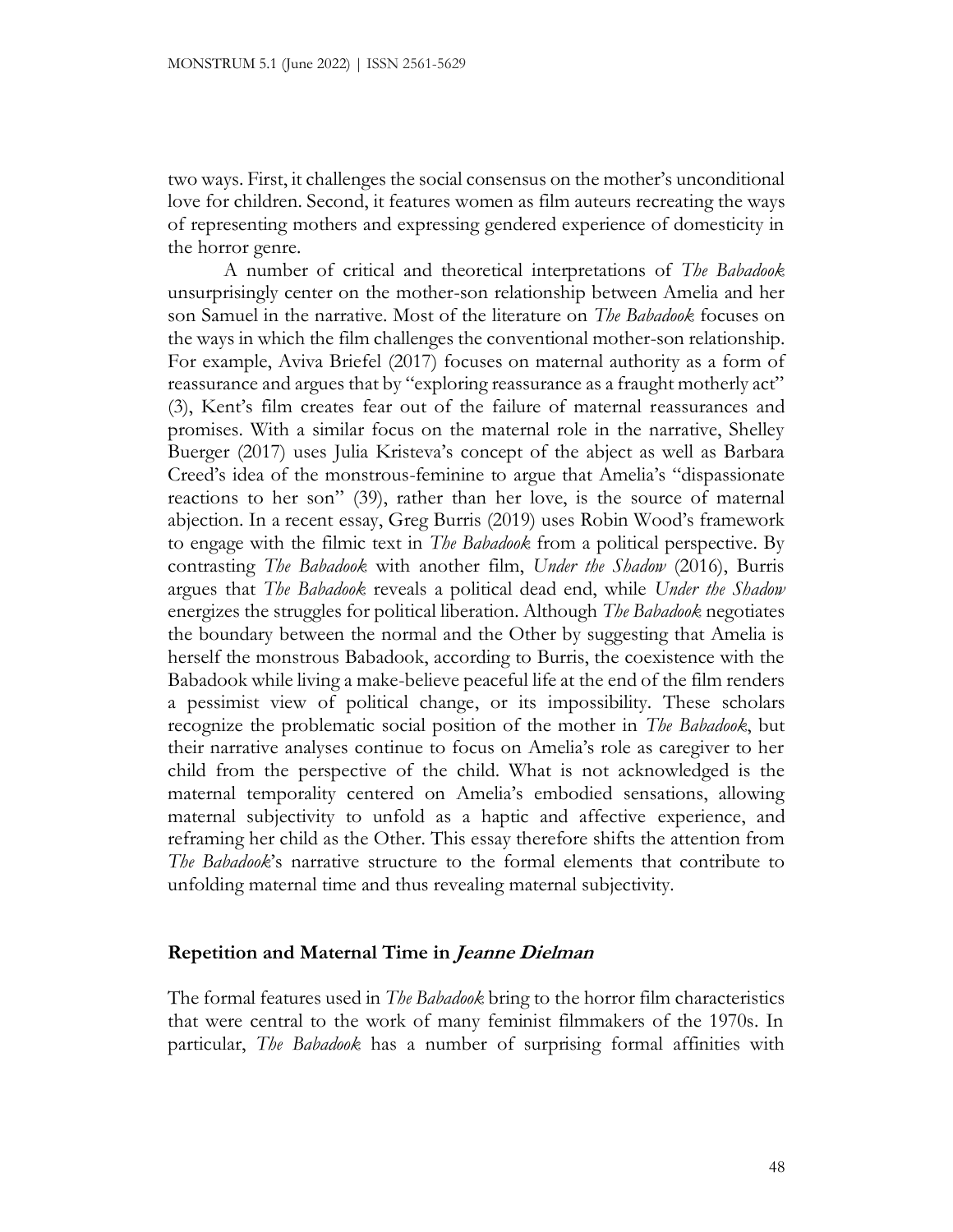Chantal Akerman's *Jeanne Dielman*. This formal continuity points to contemporary horror's interest in depicting the gendered experience of domestic time, a critical theme of Akerman's film as well as of numerous other feminist films of the 1970s.<sup>2</sup> By tracing and re-examining Akerman's unconventional uses of formal techniques, such as long takes, repetition, and spatial discontinuity, I develop a distinction between *feminine repetition* and *masculine repetition* to rethink the cinematic revelation of a gendered experience of time. *Jeanne Dielman* encourages a gendered approach of an affective gendered experience of temporality that has been taken up in recent horror cinema. *Jeanne Dielman* was released in 1975, around the same time as Laura Mulvey's (1975) "Visual Pleasure and Narrative Cinema." Due to the explicit investigation of women's gender roles and female subjectivity in art cinema, *Jeanne Dielman* is usually treated as a feminist film made under the influence of the second wave of feminism, which aimed to reshape the relationship between women and cinema (Margulies 1996). *Jeanne Dielman* depicts a single mother, primarily in her role as a homemaker, but who also relies on sex work to help cover the costs of raising her teenage son. Akerman spends three hours and twenty minutes showing the mother's daily experience across three consecutive days. The length of the film, as well as of the long individual shots, confronts the viewers with the mother's mundane experience of time in post-war capitalist societies.

The use of extended duration in *Jeanne Dielman* is key both to the film's deconstruction of classical and mainstream narrative codes, and to its creation of affective experiences beyond the limitation of onscreen representation. The film's use of what some scholars have called "real time" is often understood as at once a realistic and experimental gesture.<sup>3</sup> Akerman's use of the long take confronts the viewer with an experience of the affective duration involved in the mundane tasks of domestic labor. This is an experience that is often excluded from mainstream narrative cinema due to the latter's prioritization of eventful action over slow time. Akerman claims that she wanted to make the audience *feel* real time (Poglajen 2016). The use of real time thus challenges the classical narrative codes and editing conventions that are designed to seduce the audiences into giving up their experience of durational time in the theater.

<sup>2</sup> Interpreting *The Babadook* through a parallel reading of Akerman's *Jeanne Dielman* also suggests a collapse of the binary between high-culture / art cinema and low-culture / horror cinema. See Williams (1991) and Hawkins (2000).

<sup>3</sup> Many essays mention this point. See Kinder (1977), Rich (1978), De Lauretis (1985), and Kinsman (2007).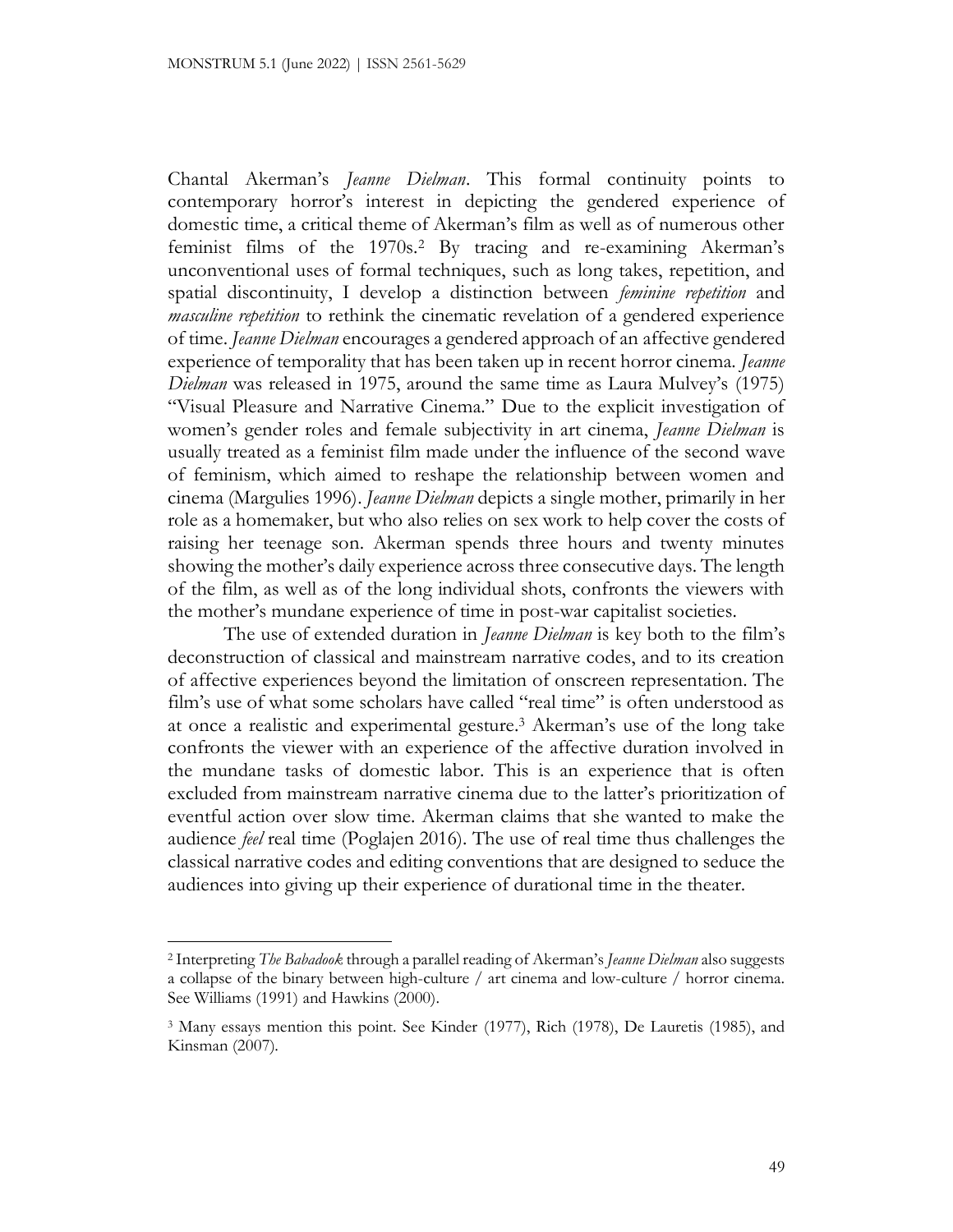Julia Kristeva (1981) posits the notion of women's time to address the lack of discussion of temporality as constitutive of women's experience. According to Kristeva, "when evoking the name and destiny of women, one thinks more of the *space* generating and forming the human species than of time, becoming, or history" (1981, 15). Kristeva highlights female subjectivity within a temporal dimension (1981, 17). She further introduces two facets of women's time—*repetition* and *eternity*. <sup>4</sup> The first refers to "the eternal recurrence of a biological rhythm," and the latter indicates "the massive presence of a monumental temporality" (Kristeva 1981, 16). However, it is worth noting that Kristeva's concept of women's time, although shedding some light on my understanding of gendered time images in cinema, presents women's time as an opposition to the dominant male time, and thus obscures the specificity of maternal time under the category of women's time. The notion of maternal time, as Lisa Baraitser (2008) notes, consists of the 'again-and-again' of repetition (58). For Baraitser, "The lived experience of mothering is closer to a seemingly endless series of 'micro-blows' […,] the mother's durational experiences bringing her back 'again and again' into the realm of the immediate, the present, the here-and-now of the child or infant's demand" (2008, 68). As Baraitser suggests, maternal time bears an essential relation to the (child) Other, distinguishing maternal time as a 'time of mattering' from the 'meaningless' implication of women's time. Since both Kent's and Ackerman's films are focalized through the maternal figure and focus on the experience of motherhood, my argument builds on Baraitser's notion of maternal time with an emphasis on temporal repetition.

To rethink the notion of repetition through the lens of gender, I want to make a distinction between onscreen representations of feminine and masculine repetition. I find that the notion of feminine repetition is easily ignored and treated as interchangeable with masculine repetition, which is exemplified by the demands of Fordism and standardized production. In cinema, masculine repetition can be visualized within the linear and progressive framework of the filmstrip, which is often allegorized in films themselves. Like the assembly line in a factory, masculine repetition can visually create a product line, which is usually taken as the major spatial dimension onscreen. Normally, commodities in an assembly line are presented with the help of a horizontal dimension within the frame. The same product is visualized in a line with repeating breaks or

<sup>4</sup> As Kristeva writes, "As for time, female subjectivity would seem to provide a specific measure that essentially retains repetition and eternity from among the multiple modalities of time known through the history of civilizations." See Kristeva, Jardine, and Blake (1981, 16).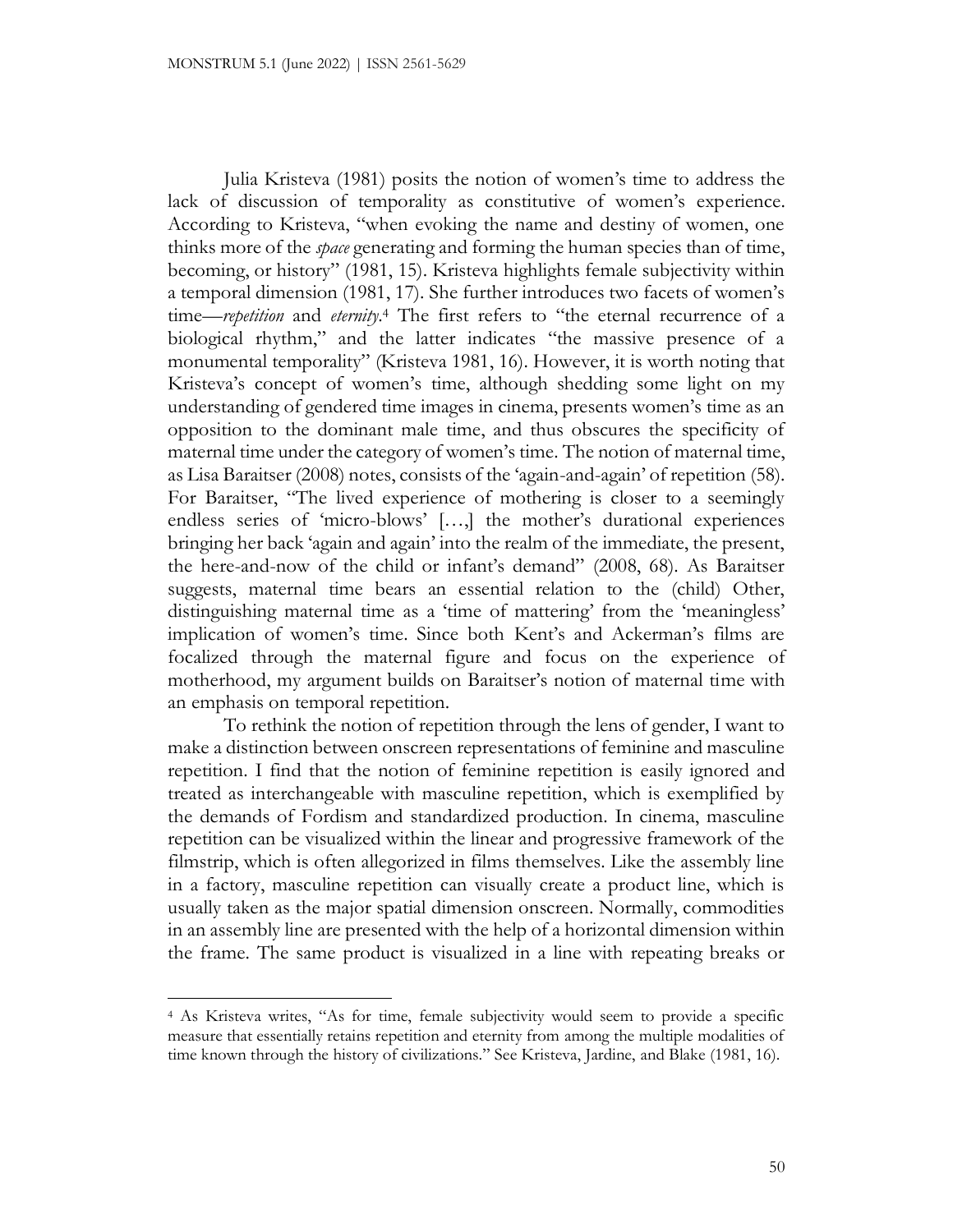intervals (Figure 1). However, women's time has no obvious relation to progress and production. Kristeva describes women's time as cyclical and nonprogressive. Women's time suspends rather than animates duration. I find this distinction useful to break down the concept of repetition of work. It is not that repetition is only assigned to a single gender. Rather, there are two types of repetition: one is visible and valued, even if it is shown to be alienating (as in Figure 1 below), while the other is invisible and devalued. The latter is what I call *feminine repetition*, since it seems never to produce the kind of progressive temporality that characterizes masculine time*.* To be clear, I do not intend to use the word 'feminine' to perpetuate a binary understanding of gender. Since I connect the temporal repetition to the notions of production and reproduction, which have been assigned along gender lines, the notion of feminine repetition aims to acknowledge this culturally gendered division in terms of (re)production, rather than perpetuating the biological binary.



Masculine repetition. *Modern Times* (Chaplin 1936, 0:14:52)

It is striking, in this context, that *Jeanne Dielman* focuses exclusively on gendered sensations within a series of 'endless' long takes and the affective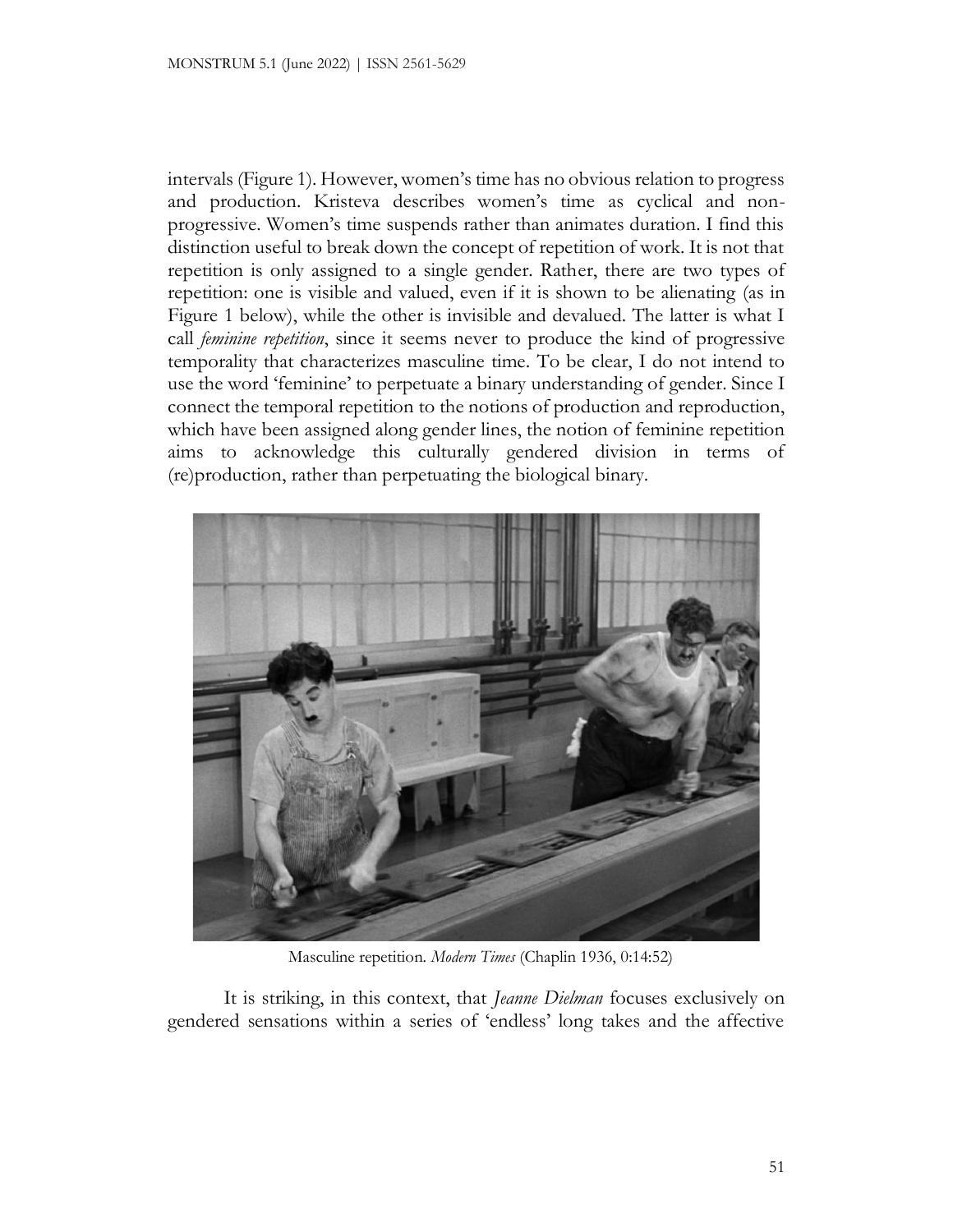experience of repetitions.<sup>5</sup> In a sequence from *Jeanne Dielman,* after the son departs for school, Jeanne starts to clean the apartment. At one point, a long take shows her doing the dishes. Akerman places the camera behind Jeanne, so that the audience sees only her back and arms. Throughout this long take, Jeanne never turns to the camera; her manual activities are shown through the movements of her anonymous body onscreen (Figure 2). In doing so, the film provides the audiences with neither images of her facial expressions, nor images of her hands at work. With this limited visual knowledge, the audience cannot predict the end of this chore and with it, presumably, the end of the shot, as the pressure of *waiting* builds. The audience's eyes and attention thus frequently drift within the cinematic frame, and they spend their time with Jeanne doing the dishes.



Figure 2. Jeanne doing dishes in *Jeanne Dielman* (Akerman 1975, 01:00:27)

In this long take, the dish rack—which is so carefully placed that it never gets full and only shows one plate onscreen at a time—plays a striking role in revealing *feminine repetition*. Jeanne cooks dinner, cleans the bathtub, sets the dinner table, cleans the dinner table, makes the bed for her son, makes coffee, serves breakfast, polishes shoes, does dishes… A series of chores are easily

<sup>5</sup> In many mainstream narrative films, such as action movies and thrillers, characters' emotions are usually emphasized by speeding cuts and close-ups of facial expressions. In doing so, each following shot serves to intensify affects shown in the previous shot.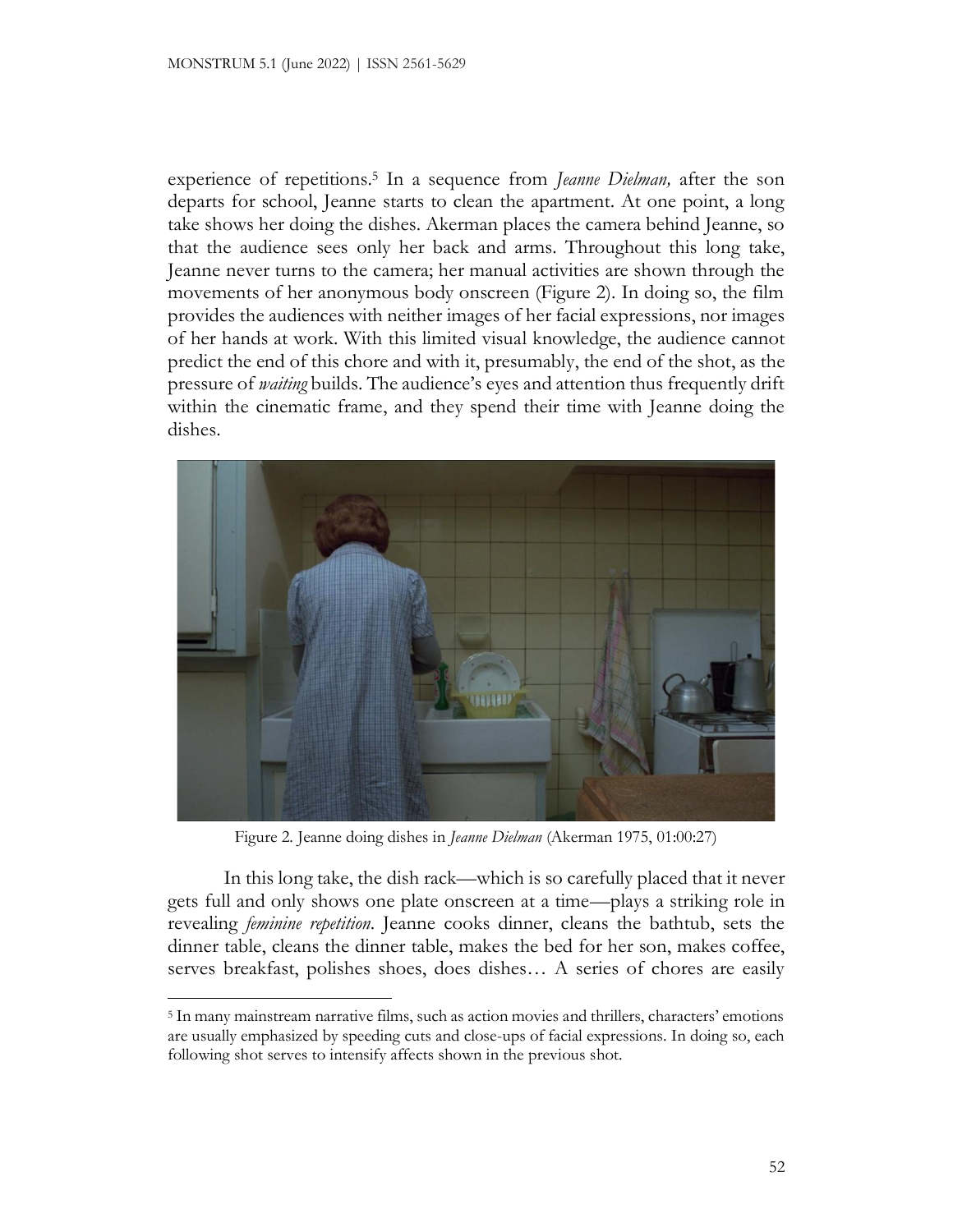recognized, but these chores are too "trivial" to count as "real" labor. Because they do not produce value, they are socially unmeasurable. Housework is repetitive and time-consuming, but is not quantifiable. As Barbara Ehrenteich and Deirdre English (1975) note:

Housework is maintenance and restoration: the daily restocking of the shelves and return of each cleaned and repaired object to its starting point in the family game of disorder. After a day's work, no matter how tiring, the housewife has produced no tangible object––except, perhaps, dinner; and that will disappear in less than half the time it took to prepare. (6)

It is worth noting that repetitive housework has historically up until the present moment most commonly been assigned to women. As women are conventionally and socially deemed responsible for the (un)productive, repetitive housework, I thus describe this type of repetition as *feminine repetition.*

Returning to the medium shot of Jeanne doing dishes, the cleaned plates are shown in a "singular" form. Within the frame, only one plate faces the camera. The audience can see how the clean plates are placed in the drain basket one by one, each plate marking a bit of repetitive time. However, due to the frontal framing, the audience cannot count the plates, and thus cannot quantify the amount of work that has been done. In this sense the repetition of labor does not produce a new or additional image, the image repeats with almost perfect symmetry, so that each image can be said to replace the previous one from which it nonetheless does not differentiate itself; Jeanne's time can only be felt, not seen or marked.

Two additional elements contribute to this shot's experience of gendered time. Akerman's decision not to center the shot on Jeanne's face or active hands encourages the audience's eye to wander, skimming the surface of the screen. This visual wandering exaggerates the anxiety of "nothing to see." The chores are de-familiarized by de-visualizing Dielman's *actions,* while depicting a form of pure repetition. The repetition diminishes the depth of temporality. The 'again and again' feature, in Baraitser's words, makes the beginning and the end of the work impossible to define. Due to the lack of traces of progress aligning with the emphasis on the repetition, any prediction, as a temporal consciousness for imagining differentiation, loses its power. That said, the process of prediction and visual tension becomes a mere act of reclaiming something that has happened in the past or at present, without a future. The audience thus also partakes in the domestic labor of repetitive reclamation that characterizes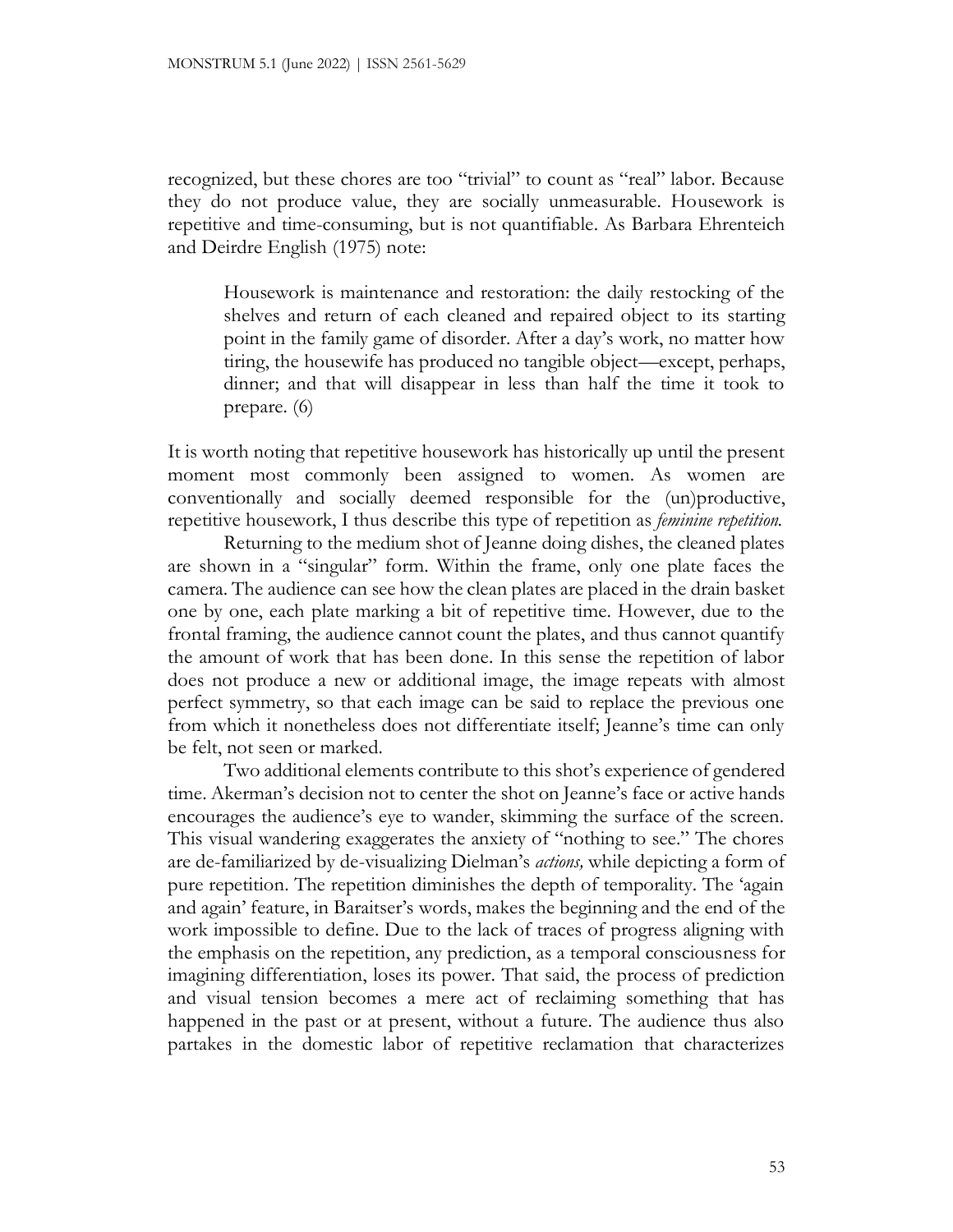housework. Moreover, the repetition also makes time sense-able. Prolonging the repetition onscreen via long takes bores the audience with "nothing-new images." The culturally and socially devalued time of doing dishes here becomes a major barrier in the audience's desire for narrative pleasure, engagement, and identification. Thus, the boredom of domesticity intensifies across the boundary of the cinematic screen, from image to spectator. This reveals, in a powerful and shared affect, the experience of women's alienation under capitalism. Jeanne is akin to a machine, which is repeatedly working without any emotional investment, an affective stance that she will repeat across her many chores, including her sexual encounters with the Johns. An anxiety thus arises from a gap between two senses related to time: the awareness of time passing and the awareness of the unpredictable. This anxiety is particularly assigned to women, who are excluded from linear temporal progression.

In addition to the direct investigation into time, Akerman also maintains a sensorial suspension by embracing the recurring empty frames and the offscreen space that defines them. In Gilles Deleuze's (1989) words, these images are a direct representation of time. Empty frames and offscreen space are not two isolated concepts. According to Noël Burch (2014), the empty frame is often used as a marker for emphasizing offscreen space and offscreen activities. But due to the "nothing happening" in the offscreen space, both empty frames and offscreen space become non-identical "landmarks," which are recurring but disconnected. So, these empty frames onscreen become what Deleuze calls pure optical and sound images, that is, direct time-images (41). In *Jeanne Dielman,* Akerman's camera position is carefully chosen, and the camera never moves to track Jeanne's movements. Thus, Jeanne is not a star, adored and followed by the camera, but a figure for repetitive time and its emptying out of space. Although Jeanne steps offscreen, the camera never stops filming and thus reserves many of the empty frames for a recognizable time. A sense-able slowness becomes tangible to the audience due to the emptied onscreen space. This way of using the camera helps the audience *feel* Jeanne's existence in the offscreen space, an existence characterized by the anxiety of empty repetition.

## **The Babadook: A Revision of Akerman's Feminine Repetition**

Although *Jeanne Dielman* and *The Babadook* were made in vastly different generic and institutional contexts, their narrative and formal similarities are striking. Both films depict a widowed mother rearing her son alone. Both films show memories while eschewing the flashback structure, thus placing the past within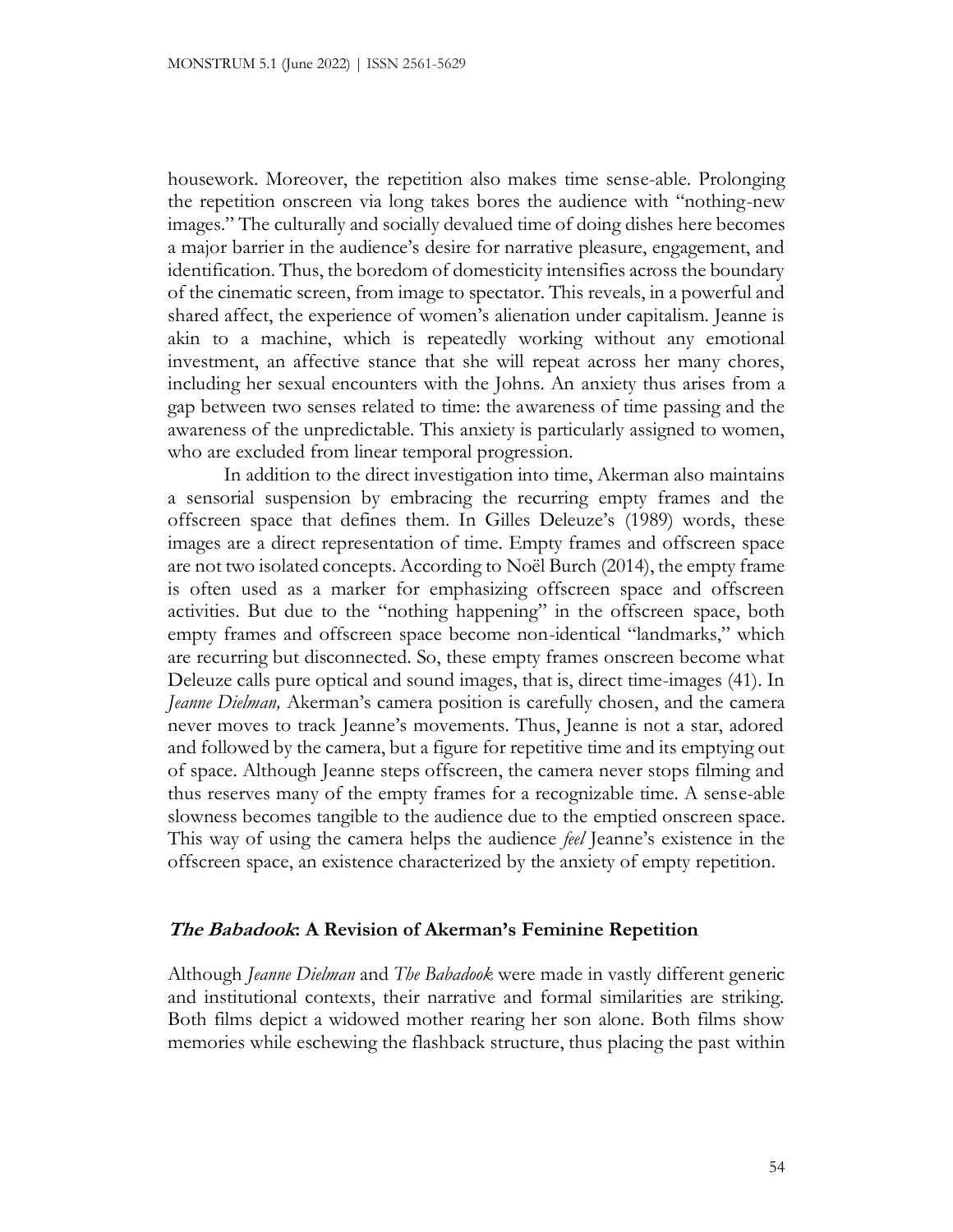or as a component of the present image.<sup>6</sup> In addition to these narrative similarities, *The Babadook* also borrows and complicates Akerman's formalist inventions in *Jeanne Dielman*, further negotiating the early idea of women's counter-cinema. This section shifts the focus to Kent's 'horror remake' of *Jeanne Dielman* to interrogate how this contemporary horror film creates an affective gendered temporal experience of the emptiness of domestic time, and how this affective experience created in horror sheds light on women's counter-cinema as well as the subgenre of maternal horror.<sup>7</sup>

*The Babadook* opens with a sequence depicting Amelia's dream that begins with her in a car accident at night. Several scholars read this opening sequence as a narrative clue to account for Amelia's problematic relation to her son (e.g., Ingham 2015). Aoife M. Dempsey (2015) and Paula Quigley (2016) emphasize that the car accident depicted in the opening sequence mirrors the car accident that caused her husband's death on the way to the delivery room. For Amelia, her son's birthday thus becomes a scar reminding her of the loss of her husband. This, it is often claimed, explains Amelia's troubled maternal relationship to her son (Dempsey 2015; Quigley 2016; Pyles 2019; Konkle 2019; Mitchell 2019). Additionally, this opening sequence expands the cinematic exploration of repetition. This sequence immediately raises a question of the relationship between the maternal subject and repetition. The nightmare is a present repetition of the past trauma, opening a new dimension to rethink repetition in a non-chronological way.

The use of a close-up facilitates the audience's recognition of Amelia without delivering any detailed context. Following the imbalanced sensational experience, the audience is abruptly introduced to Amelia, who is *returning* the audience's gaze in a close-up (Figure 3).<sup>8</sup> A woman is presumably sitting in a passenger seat of a car and traveling at night. She tries to control her breathing

<sup>6</sup> Without any flashback sequences, both films carefully distinguish memories from the past. In other words, no past image is released, the only image is memories haunting the present.

<sup>7</sup> I do not literally mean that *The Babadook* is a horror remake of *Jeanne Dielman*. I use "horror remake" to emphasize that *The Babadook* shares or inherets a gendered concern from an earlier art film made by a female filmmaker.

<sup>8</sup> Here, I intend to echo the discussions on male gaze in two main journals *Screen* and *Cinema Obscura*, since Laura Mulvey's (1975) essay "Visual Pleasure and Narrative Cinema." In 1970s and 1980s, many film scholars joined in the arguments on negotiating the potential "female gaze" and female spectatorship in cinema. Although these arguments may be tangent to my argument in this essay, I want to play with the idea of returning women's gaze to mark how those essays influence on me. And, to be clear, I do not mean that Amelia as a female character connecting her eyes to the audiences' would reconstruct the patriarchal structure of male gaze.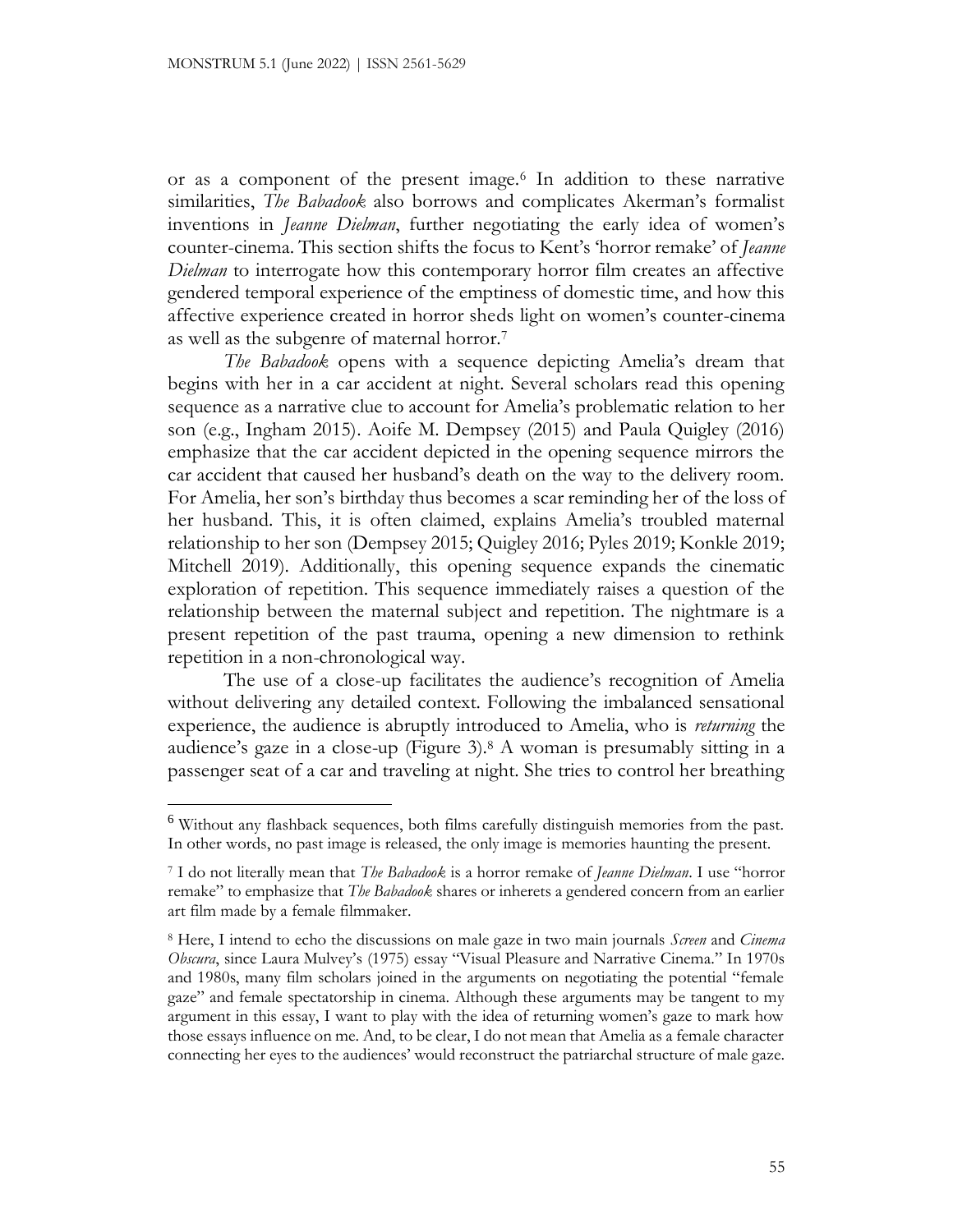but fails immediately after some small glass fragments fall into the frame. A series of narrative questions may linger in the audience's mind without any absolute answer given at this moment: Who is she? Where is she? Why is she there? The lack of clear answers isolates viewers from the character in the film and allows them to recognize their experience of time in the theater.



Figure 3. The opening Shot of *The Babadook* (Kent 2014, 0:01:07)

The close-up shot also challenges cinematic convention, which prefers to build a familiarity gradually between the character and the audience via the structures of "interpellation, imbrication or suture" (Powell 2005). These concepts are used to emphasize a passive spectatorship. That is, the audience is stitched into films and their ideologies. However, in this opening close-up shot, the audience of *The Babadook* must actively confront the protagonist and her gaze. The impossible avoidance of eye contact between the audience and Amelia is further intensified by the first unpredictable close-up shot, which negates any relaxed space for the audience to be comfortable voyeurs of Amelia and her life onscreen. Thus, the close-up of Amelia's face, rather than fetishizing her body for gendered pleasure, creates an uncomfortable communication between the onscreen body and the audience in the theater, encouraging the audience's awareness of time.

This unexpected use of a close-up of the return gaze from Amelia in the opening scene unleashes an anxiety, contributing to a sense of avant-garde selfawareness or self-reflexivity. As Nickolas Rombes (2016) mentions, "The cinematic avant-garde has always been highly self-aware, that is, aware of itself as a counter-narrative" (857). Due to the self-aware nature of *Paranormal Activity*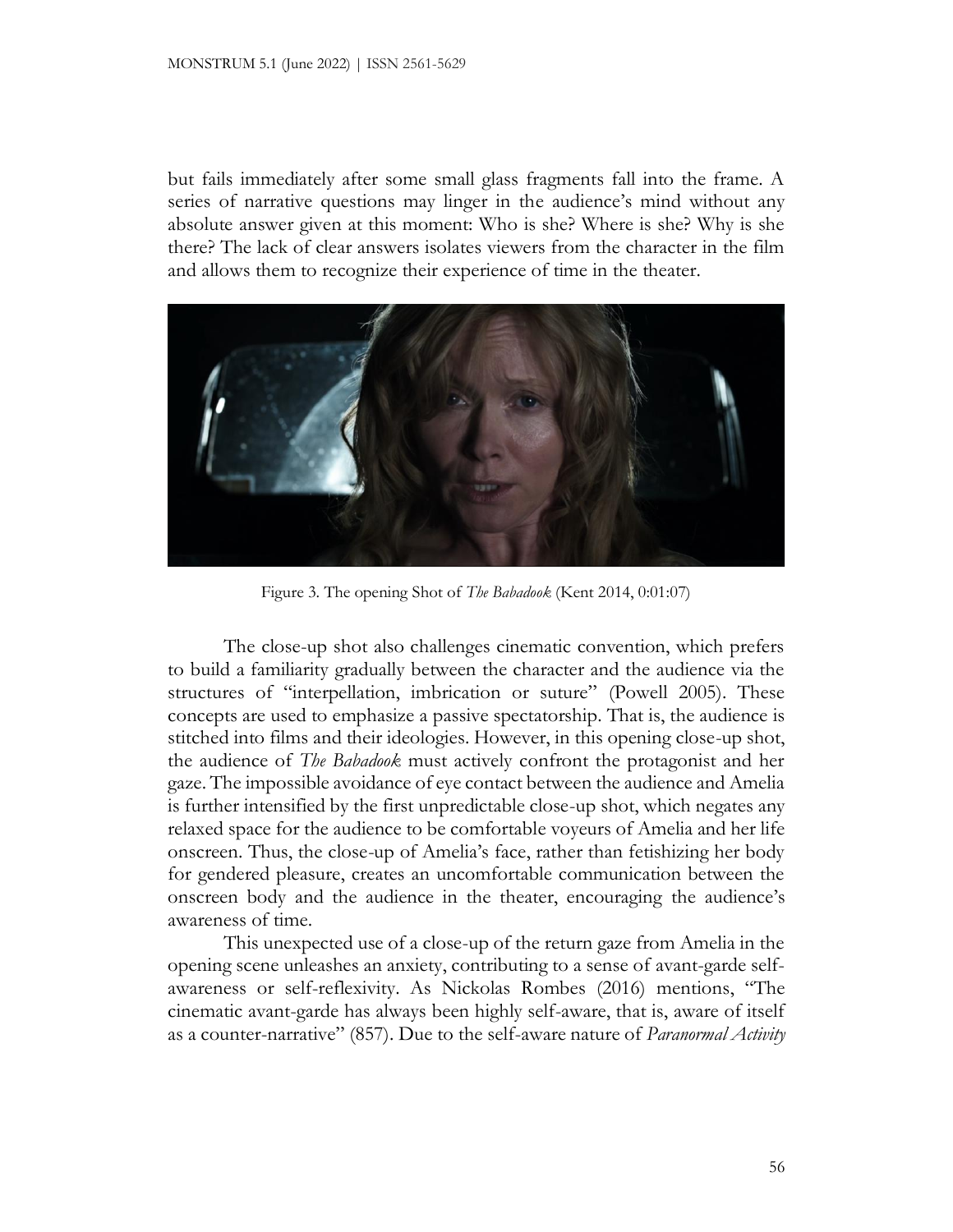*2*, Rombes (2016) regards this low-budget horror film as an "avant-garde" film and its filmmaker Tod Williams as an avant-garde artist (842). This emphasis on a film's self-awareness can also be linked to Peter Wollen's (2004) concept of counter-cinema and his emphasis on the self-reflexive in counter-cinema in his essay "Godard and counter cinema: *Vent d'Est*." According to Wollen (2004), counter-cinema refers to an alternative cinema negating the classical values in Hollywood filmmaking (525). Accordingly, counter-cinema has the following seven characteristics: narrative intransitivity, estrangement, foregrounding, multiple diegesis, aperture, un-pleasure, and reality (Wollen 2004, 525). The selfreflexive spirit strongly supports counter-cinema to wake the audience up and thus subverts the dominant ideology of mainstream cinema. In this sense, the opening sequence in *The Babadook* can be understood as self-aware, reflexive, and drawing from the tradition of counter-cinema within a generic framework.

In addition, drawing on the marginalized *gendered* temporal experience, *The Babadook* directly engages with the notion of "women's counter-cinema." Using Peter Wollen's concept of counter-cinema, Claire Johnston (1999) posits the concept of women's counter-cinema. Noting that mainstream representations of women serve a patriarchal and sexist ideology, Johnston promotes women's counter-cinema in filmmaking to subvert the iconography and objectification of women in film, and to "interrogate and demystify the workings of ideology" (1999, 40). The feminine repetition exemplified by the shot of Jeanne washing dishes in *Jeanne Dielman* can be understood as an example of women's counter-cinema, and Kent remakes Akerman's shot of Jeanne doing dishes in *The Babadook* to complicate this gendered time-image.

Kent's visual echoing of *Jeanne Dielman* is not simply a formalist homage to Akerman, but further develops the potential for horror modes to create an affective experience of maternal time. As I argued above, the representation of housework in *Jeanne Dielman*, such as doing dishes, exemplifies the notion of feminine repetition, which provides the audience a chance to experience the emptiness of gendered time in the domestic space in cinema. In *The Babadook,* this sense of feminine repetition is recreated. What Kent borrows from *Jeanne Dielman* is the way of *portraying* feminine repetition. While similar camera work expresses a similar experience of gendered temporality within enclosed space, Kent further develops the notion of feminine repetition by repeating Amelia's dishwashing sequence at her workplace (Figure 4). This repetition continues to interrogate the questions dominated in Marxist-feminist discussions on gender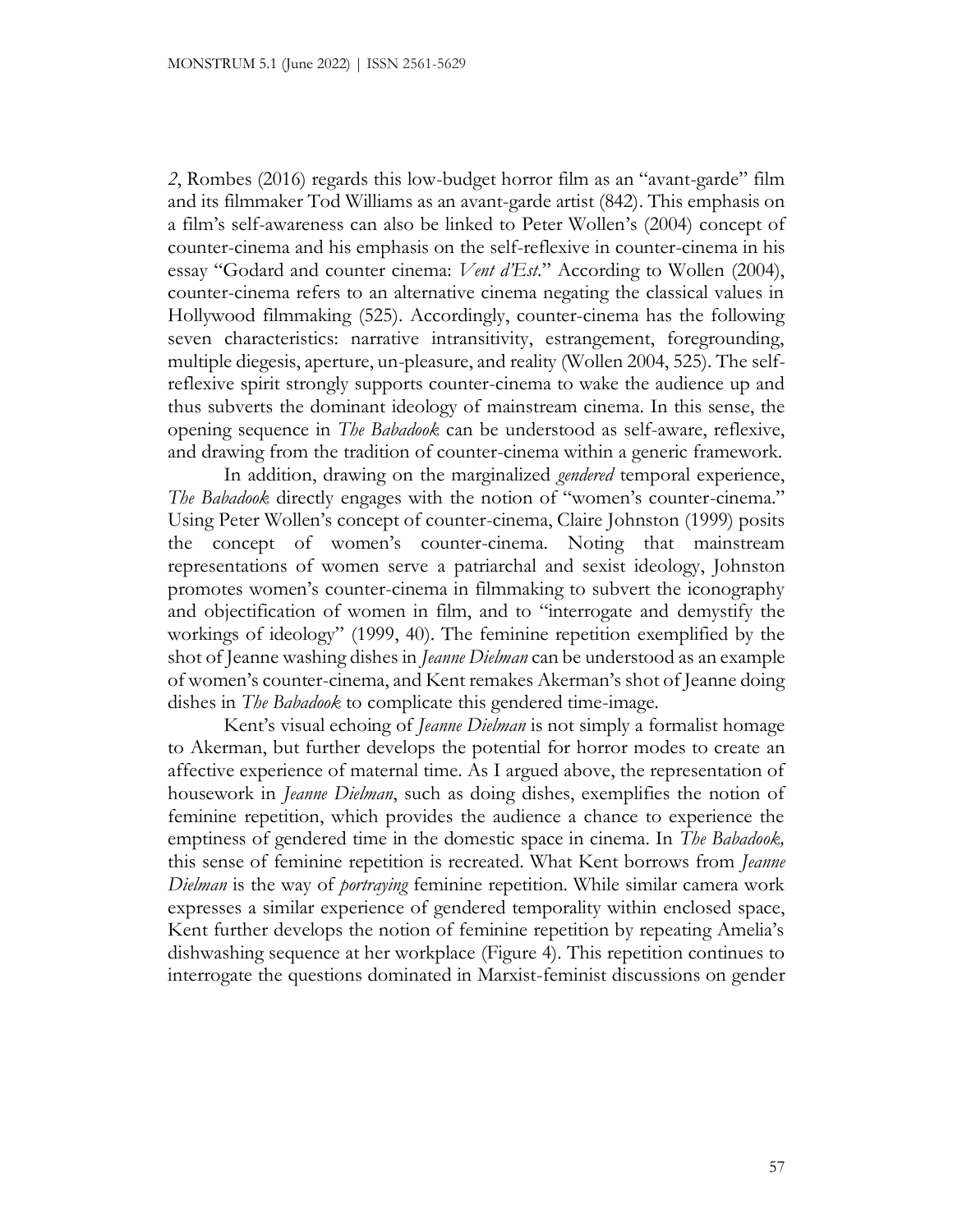and division of labor. <sup>9</sup> In *The Babadook*, Amelia appears in the kitchen within a long shot. Like Jeanne, Amelia's back is turned to the camera throughout the shot. As in *Jeanne Dielman*, Amelia's facial expressions and hand movements are not visible to the audience, and even the drain basket is similarly placed on her right-hand side. Meanwhile, the camera is also static and shows nothing more than encouraging the audience to "imagine" Amelia doing dishes. As I argued earlier, this image of doing dishes exemplifies non-progressive time—it is an image of feminine repetition.



Figure 4. Amelia doing dishes at her workplace in *The Babadook* (Kent 2014, 0:05:27)

Kent's film further complicates the cinematic depiction of feminine repetition in *Jeanne Dielman*. Notably, Kent adopts a different shot scale. While Akerman uses a medium shot to demonstrate the claustrophobia of Jeanne's kitchen space, Kent enlarges the kitchen space onscreen by including a much wider shot of Amelia in the kitchen, situated among its modern appliances. Furthermore, Kent constructs a strict symmetry in the mise-en-scene, a mirroring of the space broken only by the figure of Amelia. Two coffee cups hang on the right, and two picture frames are placed on the left. Even the chairs seem to be doubled around a table. In this context, Amelia becomes a piece of kitchenware which stands out for being unpaired and solitary.

The color tone of this shot is grayish. This cold tone disrupts a stereotype of the kind of warm-colored kitchen that is usually shown in advertisements.

<sup>9</sup> I would also argue that Kent's borrowing the idea of filming a woman doing dishes is a kind of feminine repetition in women's cinema practice. In this sense, *The Babadook* not only illustrates, but advocates for women's counter-cinema, which is self-aware and rewrites the classical cinematic codes by repeating feminine repetition.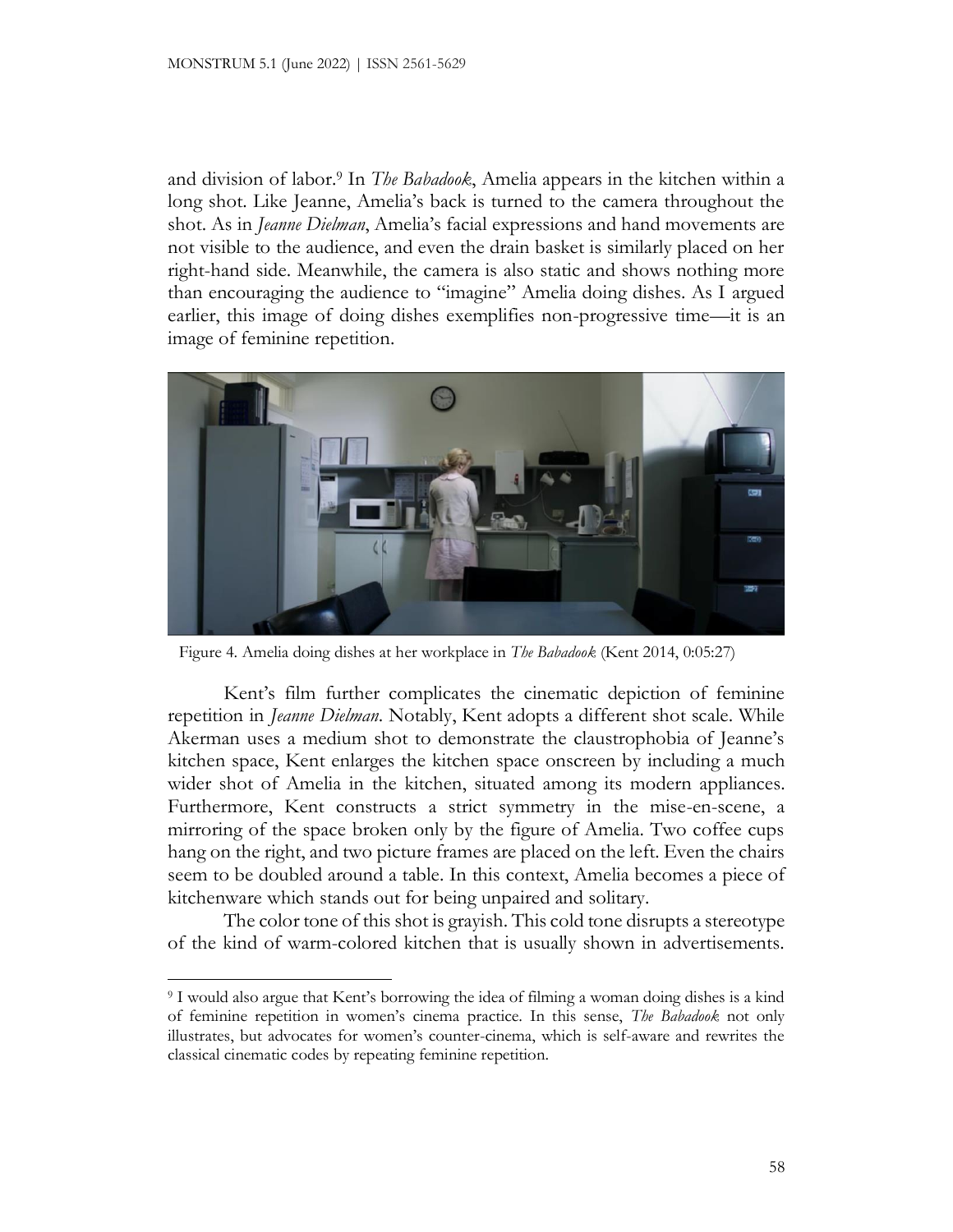The use of color thus creates an office-like or professional look of this kitchen. As Kent's kitchen becomes an office, the relationship between women and the kitchen becomes clearer: featuring Amelia in a workplace kitchen implies that the kitchen in general is women's workplace, regardless of physical location. In fact, more than one kitchen appears in *The Babadook*. The kitchen at Amelia's home is also repeatedly shown onscreen. By interweaving the images of kitchens both at work and at home, *The Babadook* blurs the boundary between workplace and home, making the notion of "domesticity" more ambiguous. Amelia is like Jeanne, doing dishes repeatedly, endlessly, and "unproductively," but the difference between these two films is crucial: Amelia is not only doing dishes at home but also at work, while Jean is confined within her apartment.<sup>10</sup> As a 'working mother,' Amelia's office space becomes an extension of her homeoffice, a space that can be intruded upon at any time with calls about her son's troubles at school or with other demands of child-care. Kent translates Akerman's idea of women's social position as domestic labor into a question of gendered social status in contemporary society: has mothers' sense of time changed?

This blurring of the boundary between home and work cinematically reflects some feminist scholars' discussions on domestic labor. For example, many feminist scholars, including Silvia Federici (2012) and Michele Barrett (2014), focus on women's relation to housework and explore the exploitation of women in the capitalist mode of production. In general, these scholars recognize that under capitalism housework has come to be "naturalized" as women's unwaged labor (Federici 2012; Barrett 2014). Behind the doors of the bourgeois home, housework is further made socially invisible and nonproductive. In *The Babadook*, Kent echoes the idea of unpaid and invisible "housework" by providing an image of Amelia being "unseen" in the kitchen at her workplace. Following the shot I analyze above of Amelia doing dishes alone, a shallow-focused close-up of Amelia's face makes a space for introducing her male colleague. He "intrudes" on the enclosed kitchen through the door in the blurred background. Once he steps into the kitchen, the camera shifts focus to the male colleague in the background, leaving Amelia's face out of focus in the foreground. Kent relies on this racking focus to undercut any primacy of place for Amelia in the scene, further articulating the naturalized relation of women and housework in Amelia's conversation with her male colleague. He says, "[j]ust where a woman should be, in the kitchen." Although the words are

<sup>10</sup> Leopoldina Fortunati argues in her book *The Arcane of Reproduction* that reproductive work, including housework, is productive. See Fortunati, Creek, and Fleming (1995, 105-112).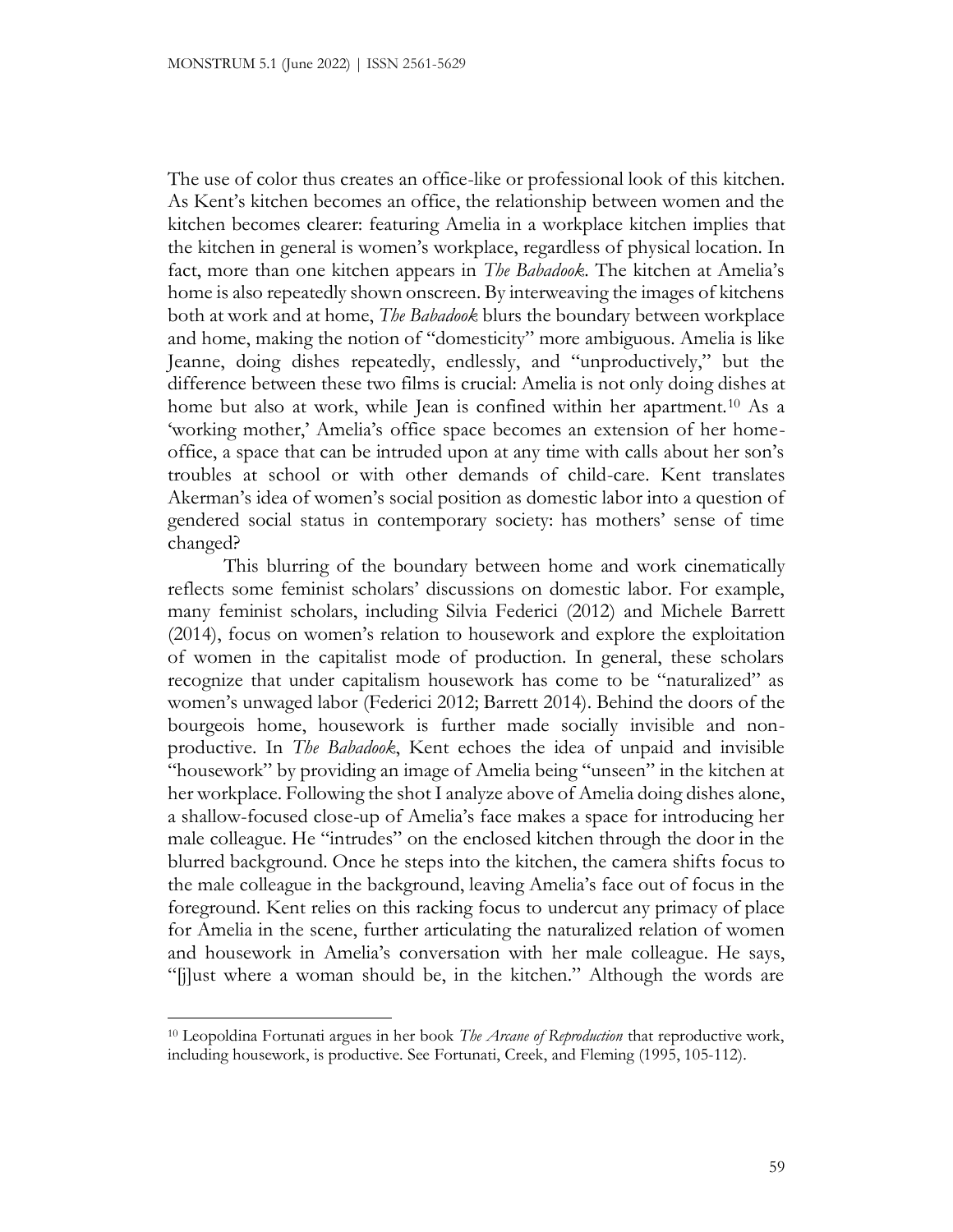expressed as a joke, they explicitly, ironically render Amelia's labor invisible. As Silvia Federici (2012) notes, "The second job not only increases our exploitation, but simply reproduces our role in different forms," and thus women "become nurses, maids, teachers, secretaries—all functions for which we are well trained in the home" (20). Federici' helps us to make connections between the kitchens shown in *The Babadook.* These kitchens cannot be separated from each other. Rather, they contribute to demonstrate women's exploitation *repeatedly*. From this perspective, the feminine repetition is replicated beyond the confines of home. Thus, feminine repetition, which is essentially located in empty time, goes beyond the boundary of "domesticity" in *The Babadook.*

# **Conclusion**

In this essay, I examine the formal elements that construct a repetitive maternal time in *The Babadook*. Shifting away from an exclusive focus on the film's narrative, helps us to recognize that *The Babadook* provides an affective experience of maternal time, a gendered time ignored in the cinema outside of women's counter-cinema. I read *The Babadook* with reference to *Jeanne Dielman*, as against the binary view that identifies art-film by its relation to so-called high culture, and horror as "trash," or low culture. Similar to what Joan Hawkins (2000) points out, the boundaries between art cinema and body genres are blurred here; *The Babadook* cannot be confined within a single category of taste or aesthetic. <sup>11</sup> Comparing *The Babadook* with *Jeanne Dielman* also allows us to see how women's counter-cinema subverts some of the dominant aspects of genre, and how the cinematic exploration of maternal time evokes the unfolding of maternal subjectivity.

Blending the formal aesthetics of art cinema with the building-up of affective experience in the horror genre, and highlighting the excesses in style shared by both, *The Babadook* inherits *Jeanne Dielman*'s thematic experiment of gendered experience and expands it to a consideration of maternal horror. This inheritance echoes what David Church (2021) defines as "post-horror" (also known as "smart horror," "elevated horror," "slow horror," and "prestige horror," among other terms), which refers to a self-conscious contemporary horror film cycle that can be traced back to the art-horror in the 1970s-1980s

<sup>11</sup> Some scholars argue that *The Babadook* can be situated between high culture and low culture. See Balanzategui (2017) and Howell (2017).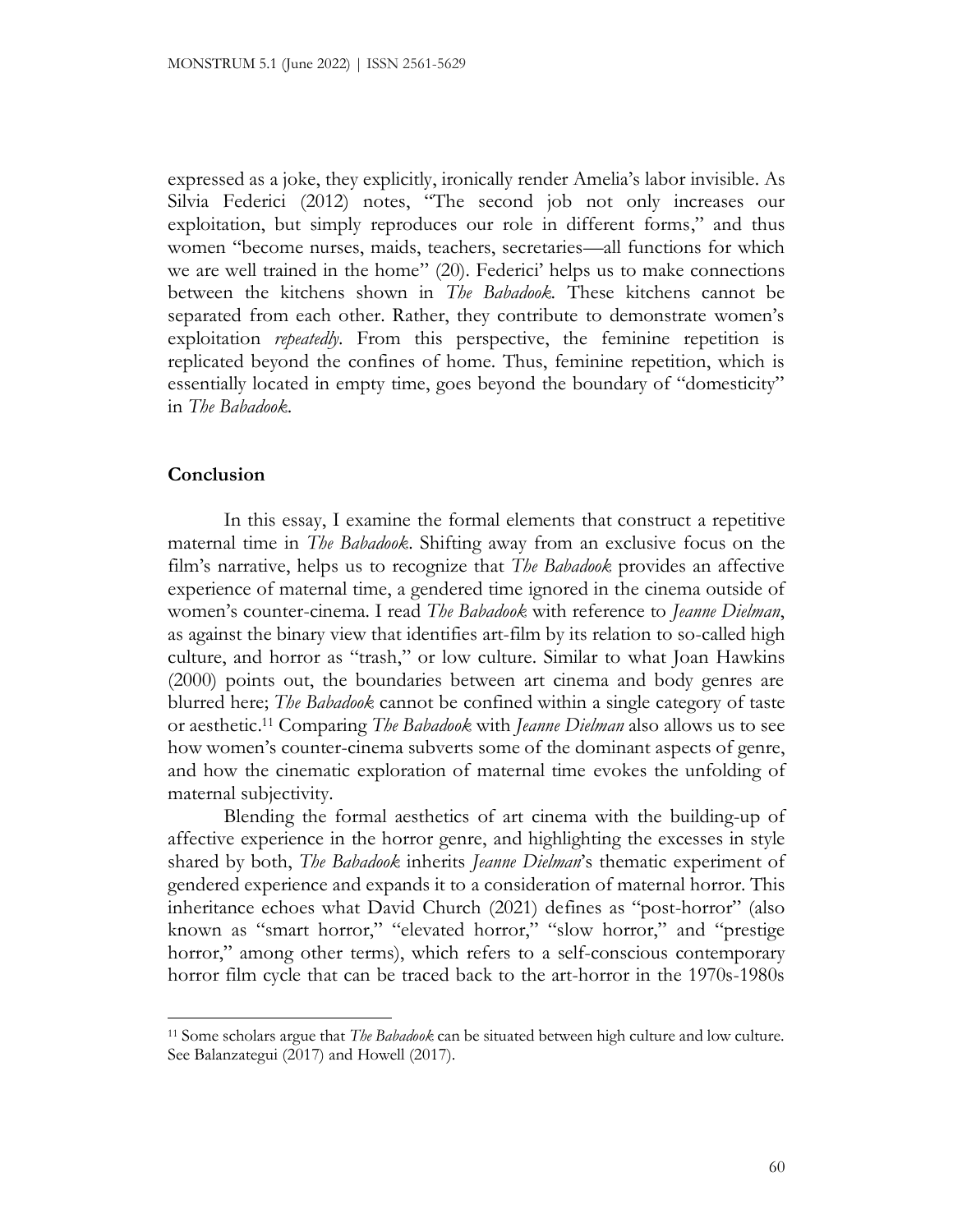**\_\_\_\_\_\_\_\_\_\_\_\_\_\_\_\_\_\_\_\_\_\_\_\_\_\_**

and that is characterized by its stylistic and thematic ambiguity between art and genre (3). Through an unfolding maternal temporal experience, *The Babadook*  does not take a conventional approach to notions of 'mother *as* the Other' in horror cinema; instead, it takes its mother to be the maternal subject who *encounters* the Other. Conversely, through the retrospective lens of horror, the subtle perturbations in *Jeanne Dielman* with respect to maternal experience come closer to terror than tedium. 12

*Author's Acknowledgment: I would like to thank the SCMS Horror SIG and the* Monstrum *editorial team for their support. I also appreciate helpful comments from Eva Crocker, Ofer Eliaz, and Kristopher Woofter.*

**Qian Zhang** is a Ph.D. candidate in the School of Media Arts and Studies at Ohio University. Her current research focuses on motherhood in contemporary horror films by engaging with the theories of temporality. Her other research interests include cinematic temporality, global art cinema, genre studies, and postcolonial and feminist film theory.

<sup>&</sup>lt;sup>12</sup> As part of our commitment to developing scholars doing original work in horror studies, *Monstrum* is pleased to collaborate with the Horror Studies Scholarly Interest Group (SIG), part of the Society for Cinema and Media Studies (SCMS), in the selection and publication of this annual prize-winning graduate student essay for 2022, selected by a jury of SCMS-SIG scholars and members of the *Monstrum* editorial team.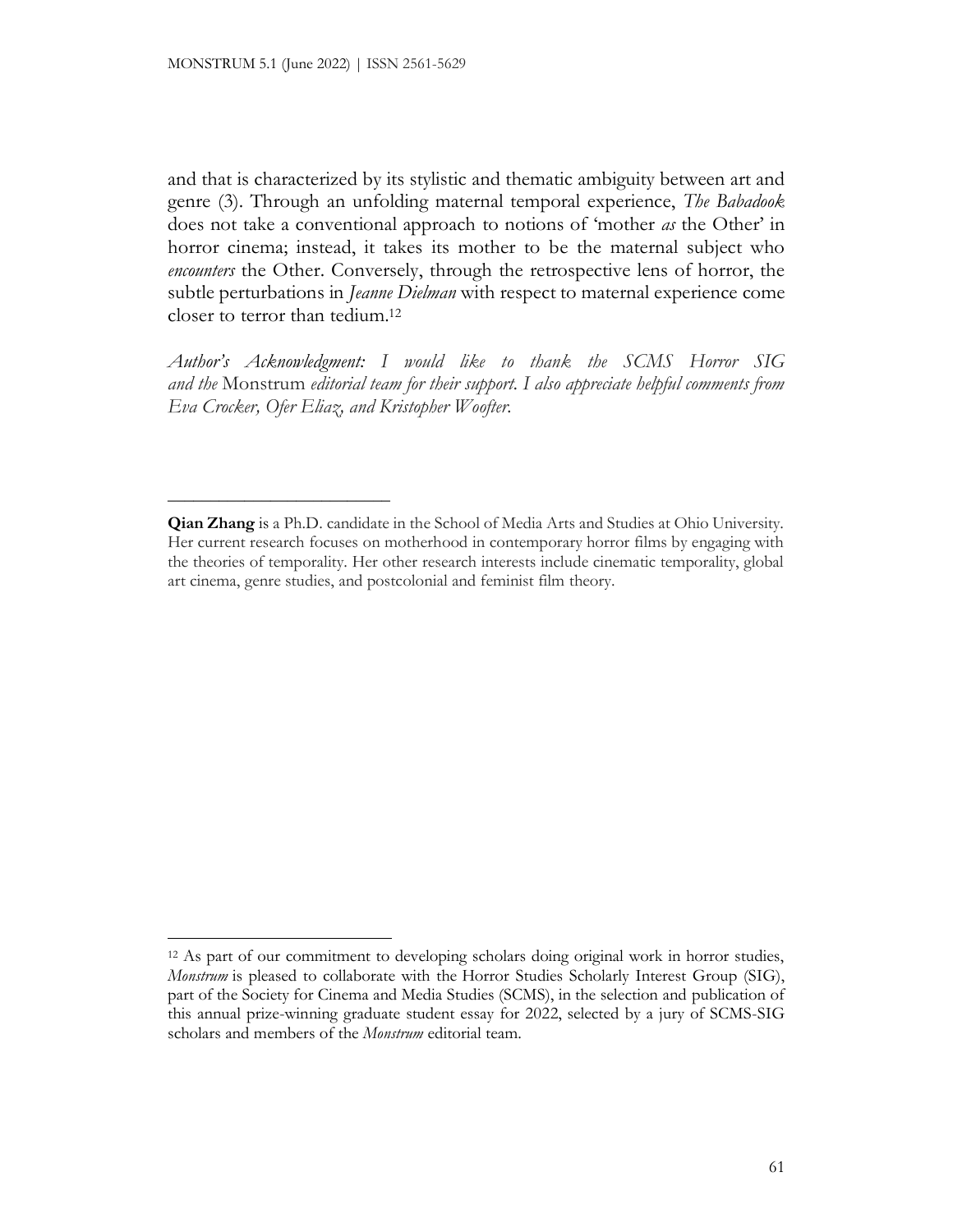#### **References**

- Arnold, Sarah. 2016. *Maternal Horror Film: Melodrama and Motherhood*. London: Palgrave-Macmillan.
- Balanzategui, Jessica. 2017. "*The Babadook* and the Haunted Space Between High and Low Genres in the Australian Horror Tradition." *Studies in Australasian Cinema* 11, no. 1: 18-32.
- Baraitser, Lisa. 2008. *Maternal Encounters: The Ethics of Interruption*. London: Routledge.
- —. 2017. *Enduring Time*. London: Bloomsbury.
- Barrett, Michele. 2014. *Women's Oppression Today: The Marxist/Feminist Encounter.* London: Verso Books.
- Briefel, Aviva. 2017. "Parenting through Horror: Reassurance in Jennifer Kent's *The Babadook*" *Camera Obscura: Feminism, Culture, and Media Studies* 32, no. 2 (95): 1-27.
- Buerger, Shelley. 2017. "The Beak that Grips: Maternal Indifference, Ambivalence and the Abject in *The Babadook*." *Studies in Australasian Cinema* 11, no. 1: 33-44.
- Burch, Noël. 2014. "Nana, or the Two Kinds of Space." In *Theory of Film Practice*, 17-31. Translated by Helen R. Lane*.* Princeton: Princeton University Press.
- Burris, Greg. 2019. "Knocking on (Robin) Wood." *Film International* 17, no. 4 (December): 111–21. https://doi.org/10.1386/fiin.17.4.111\_1
- Butler, Alison. 2002. *Women's Cinema: The Contested Screen*. London: Wallflower Press.
- Church, David. 2021. *Post-Horror: Art, Genre and Cultural Elevation*. 1st ed. Edinburgh: Edinburgh University Press.
- Creed, Barbara. 1993. *The Monstrous-Feminine: Film, Feminism, Psychoanalysis*. London: Routledge.
- De Lauretis, Teresa. 1985. "Aesthetic and Feminist Theory: Rethinking Women's Cinema." *New German Critique* 34, no. 34: 154–175.
- Deleuze, Gilles. 1989. *Cinema 2: The Time-Image*. Minneapolis: U of Minnesota Press.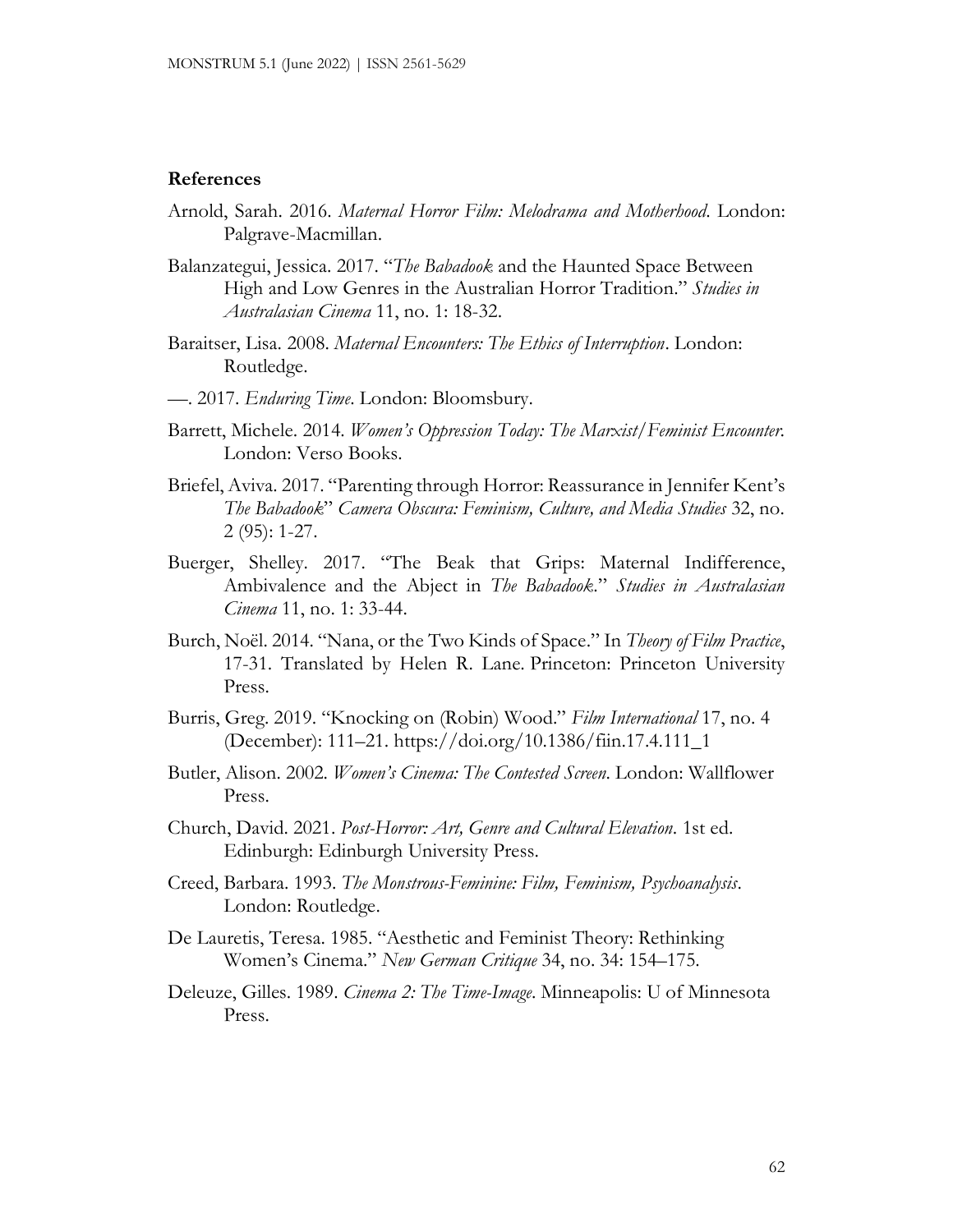- Dempsey, Aoife M. 2015. "The Babadook." *The Irish Journal of Gothic and Horror Studies* 14: 130-132.
- Ehrenreich, Barbara, and Deirdre English. 1975. "The Manufacture of Housework," *Socialist Revolution* 26, Vol. 5, no. 4 (October-December):  $5-40.$
- Federici, Silvia. 2004. *Caliban and the Witch: Women, the Body and Primitive Accumulation*. New York: Autonomedia.
- Federici, Silvia. 2012. *Revolution at Point Zero: Housework, Reproduction, and Feminist Struggle*. Oakland: PM Press.
- Fortunati, Leopoldina. 1995. *The Arcane of Reproduction: Housework, Prostitution, Labor and Capital*, edited by Jim Fleming. Translated by Hilary Creek. New York: Autonomedia.
- Grisham, Therese, Julia Leyda, Nicholas Rombes, and Steven Shaviro, 2016. "7.1 The Post-Cinematic in *Paranormal Activity* and *Paranormal Activity 2*." In *Post Cinema: Theorizing 21<sup>st</sup>-Century Film*, edited by Shane Denson and Julia Leyda, 841-878. Falmer: REFRAME Books.
- Hawkins, Joan. 2000. *Cutting Edge: Art-Horror and the Horrific Avant-Garde*. Minneapolis: University of Minnesota Press.
- Howell, Amanda. 2017. "Haunted Art House: *The Babadook* and International Art Cinema Horror." In *Australian Screen in the 2000s*, edited by Mark David Ryan and Ben Goldsmith, 119-139. Cham: Palgrave Macmillan. https://doi.org/10.1007/978-3-319-48299-6
- Ingham, Toby. 2015. "*The Babadook* (2014, directed by Jennifer Kent)–A film Review from a Psychoanalytic Psychotherapy Perspective." *Psychodynamic Practice* 21, no. 3: 269-270.
- Johnston, Claire. 1999. "'Women's Cinema as Counter-Cinema'," in *Feminist Film Theory: A Reader*, edited by Sue Thornham, 31–40. Edinburgh: Edinburgh University Press.
- Kinder, Marsha. 1977. "Reflections on 'Jeanne Dielman'." *Film Quarterly* 30, no. 4 (Summer): 2–8. https://doi.org/10.2307/1211576.
- Kinsman, R. Patrick. 2007. "She's Come Undone: Chantal Akerman's *Jeanne Dielman, 23 Quai du Commerce, 1080 Bruxelles* (1975) and Countercinema." *Quarterly Review of Film and Video* 24, no. 3 (April): 217-224. https://doi.org/10.1080/10509200500486304.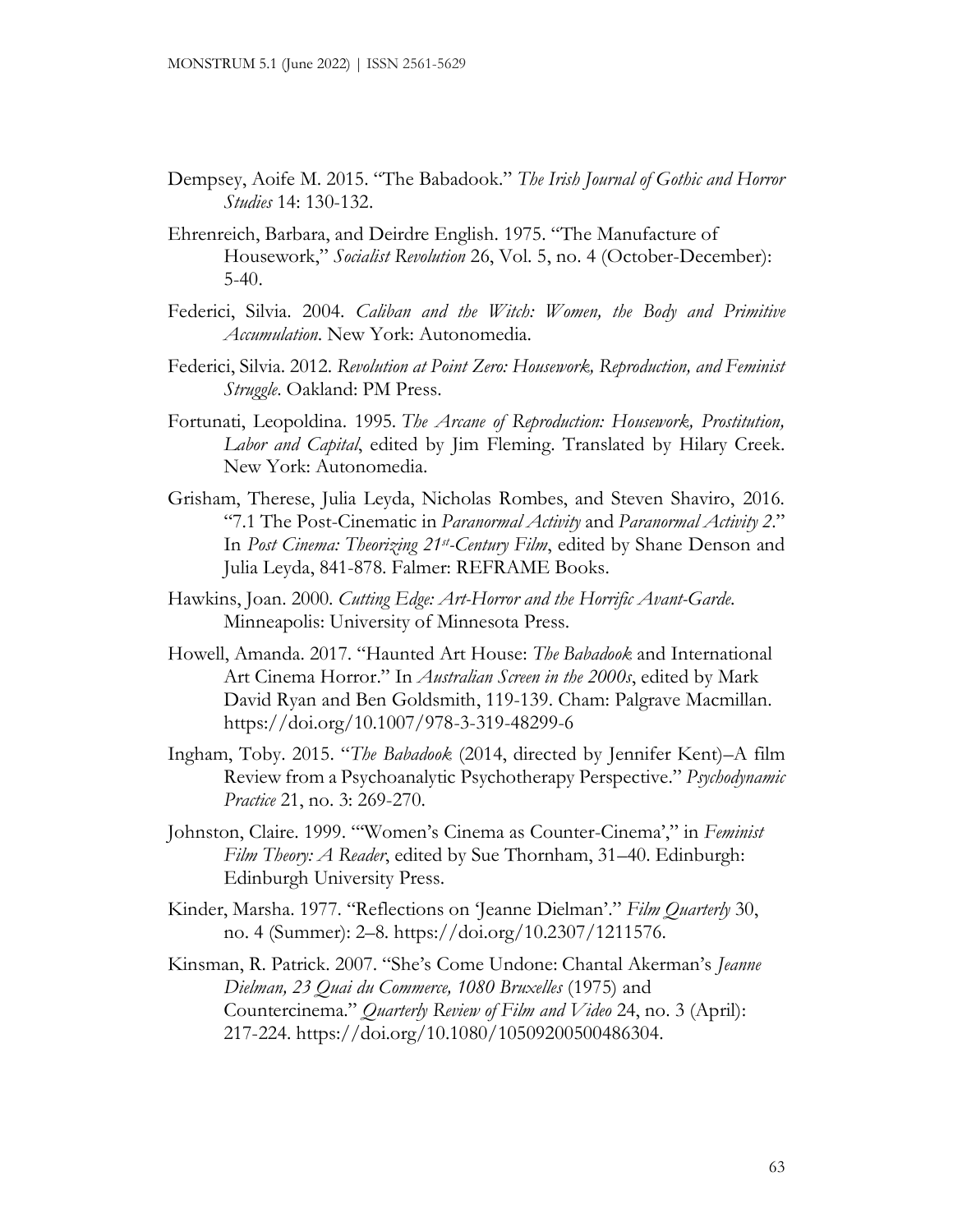- Konkle, Amanda. 2019. "Mothering by the Book: Horror and Maternal Ambivalence in *The Babadook* (2014)." *Feminist Encounters: A Journal of Critical Studies in Culture and Politics* 3, no. 1–2 (September). https://doi.org/10.20897/femenc/5910.
- Kristeva, Julia. 1981. "Women's Time." Translated by Alice Jardine, and Harry Blake*. Signs: Journal of Women in Culture and Society* 7, no. 1 (Autumn): 13- 35. http://www.jstor.org/stable/3173503.
- —. 1982. "Approaching Abjection." *Oxford Literary Review* 5, no. 1/2: 125-149.
- —. 1982. *The Power of Horror: An Essay on Abjection*. Translated by Leon S. Roudiez. New York: Columbia University Press.
- Lim, Bliss Cua. 2009. *Translating Time: Cinema, the Fantastic, and Temporal Critique*. Durham: Duke University Press. https://doi.org/10.1215/9780822390992.
- Loader, Jayne. 1977. "*Jeanne Dielman*, Death in Installments." *Jump Cut: A Review of Contemporary Media*, no. 16: 10-12.
- Margulies, Ivone. 1996. *Nothing Happens: Chantal Akerman's Hyperrealist Everyday*. Durham: Duke University Press.
- Mitchell, Paul. 2019. "The Horror of Loss: Reading Jennifer Kent's *The Babadook* as a Trauma Narrative." *Atlantis.* 41, no. 2 (December): 179– 96. https://doi.org/10.28914/Atlantis-2019-41.2.09.
- Mulvey, Laura. 1975. "Visual Pleasure and Narrative Cinema." *Screen* 16, no. 3 (Autumn): 6-18. https://doi.org/10.1093/screen/16.3.6.
- Powell, Anna. 2005. *Deleuze and Horror Film*. Edinburgh: Edinburgh University Press.
- Pyles, Tessa. 2019. "Centring Complex Maternal Emotion in *The Babadook*." *Journal of the Motherhood Initiative for Research and Community Involvement* 10, no. 1/2: 161–73.
- Quigley, Paula. 2016. "When Good Mothers Go Bad: Genre and Gender in *The Babadook*." *The Irish Journal of Gothic and Horror Studies* 15: 57-75.
- Rich, B. Ruby. 1978. "The Crisis of Naming in Feminist Film Criticism." *Jump Cut: A Review of Contemporary Media*, no. 19: 9-11.
- Verstraten, Peter. 2009. *Film Narratology*. Translated by Stefan Van der Lecq. Toronto: University of Toronto Press.